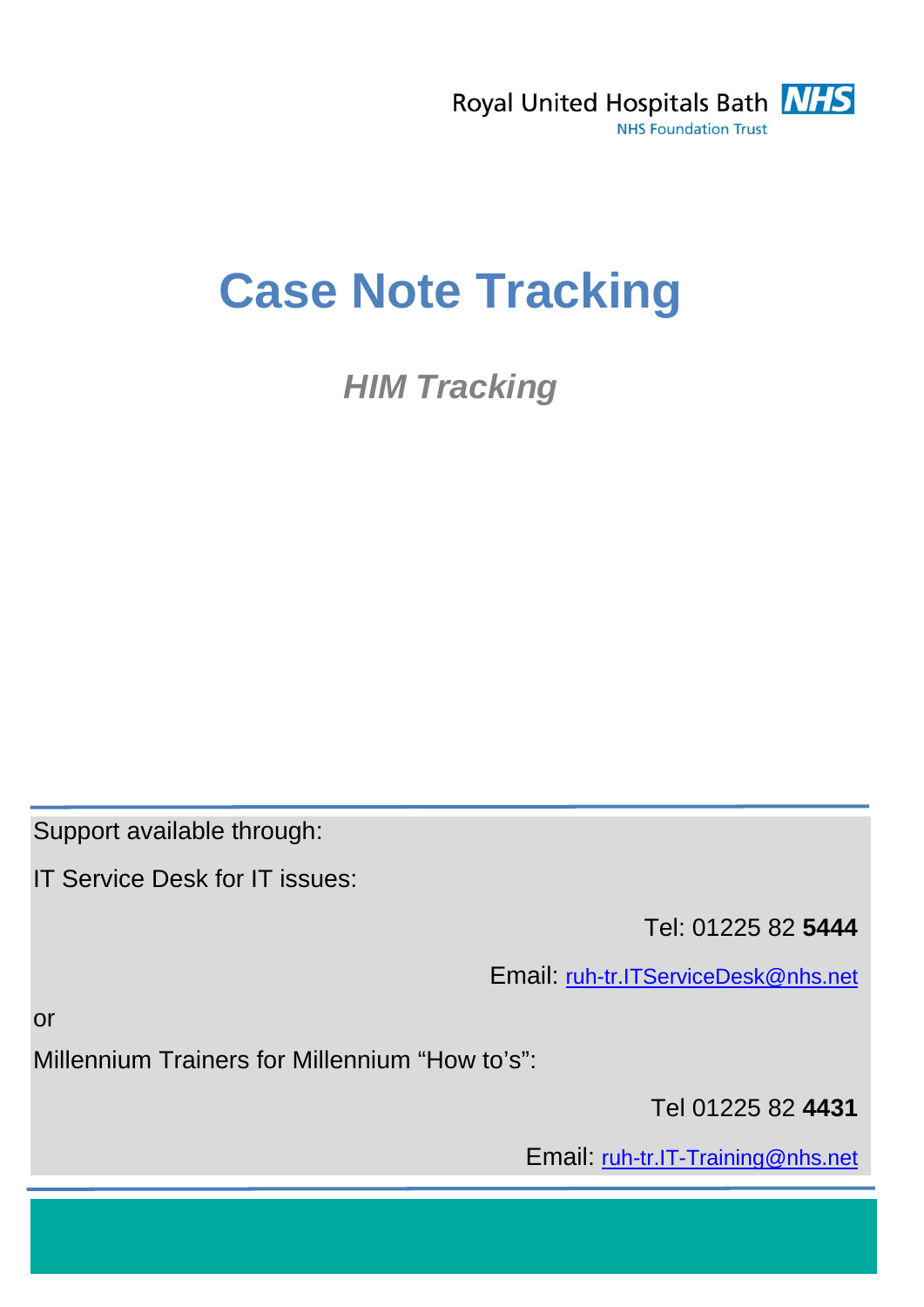

**Contents**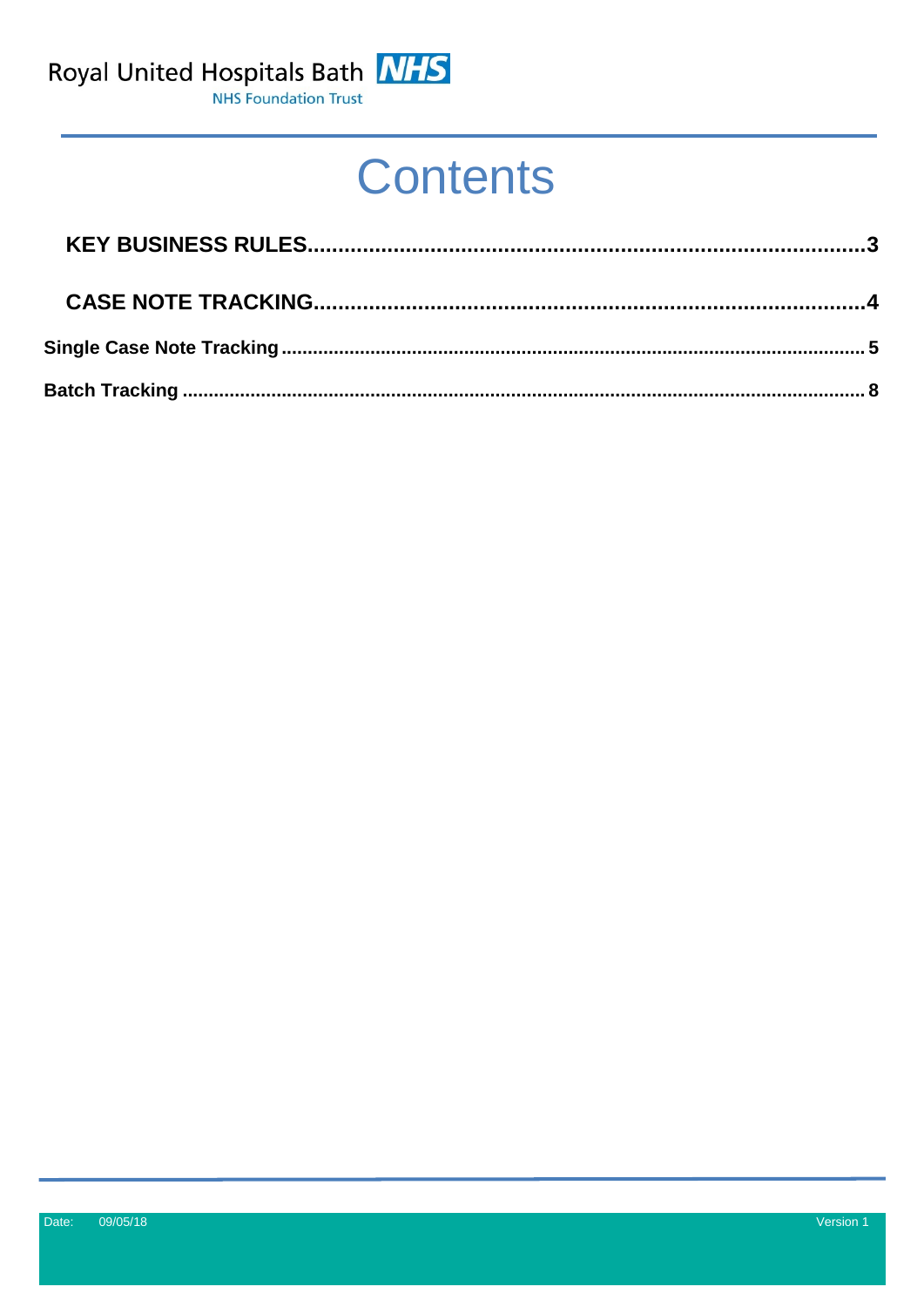### <span id="page-2-0"></span>**Key Business Rules**

- 1. All Case Note media must be tracked accurately in 'realtime', using a 'Push' method for all Case Note movements.
- 2. Every effort must be made to retrieve and provide Patient Case Note media and volumes to any Requesting Location.
- 3. All Case Note media and volumes should have the corresponding barcode label affixed.
- 4. Ensure that you have identified the correct patient & correct case note folder before proceeding.
- 5. Any patient identifiable data should be disposed of securely using confidential waste.
- 6. On ward discharge track notes to 'Clinical Coding in Transit'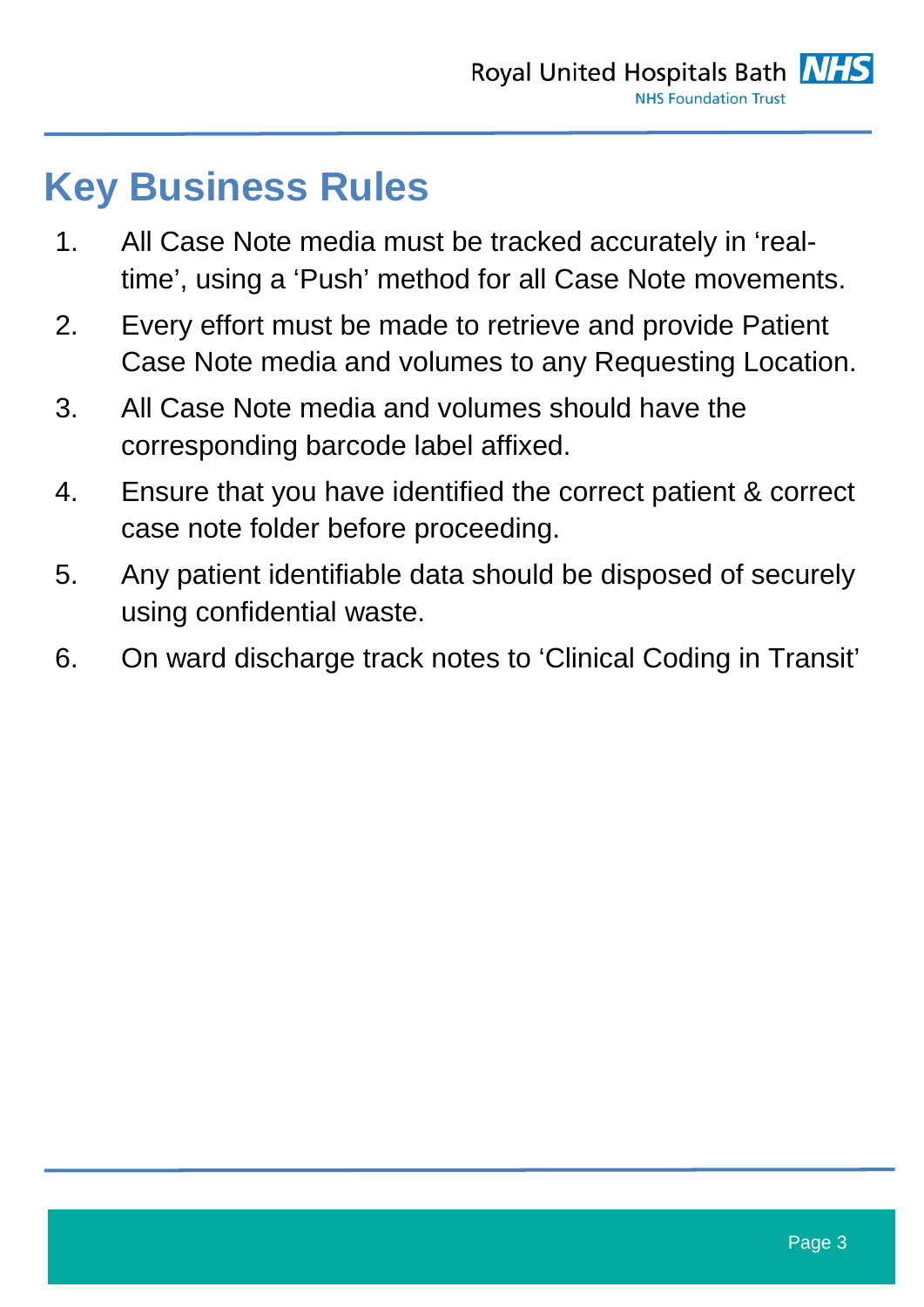## <span id="page-3-0"></span>**Case Note Tracking**

**Note:** Incorrect tracking of Case Notes has a direct impact on Patient Care.

**MRN** (Medical Records Number) = general patient identifier used for locating a patient.

**Tracking ID** (Barcode Number) = an identifier of a specific case note volume / media.

**The case note label** shows both the patient MRN and the case note ID number. The MRN is always the same whereas the tracking ID number is different on each case note volume.

When tracking the use of a **scanner** is strongly recommended as this will ensure the correct volume is displayed.

If necessary, **contact the IT department** for additional barcode scanners.

Case notes must be **tracked accurately** in 'real-time', using a 'Push' method for all case note movements.

**Note**: On Discharge track and send all case notes to the clinical coding department 'Clinical Coding in Transit'.

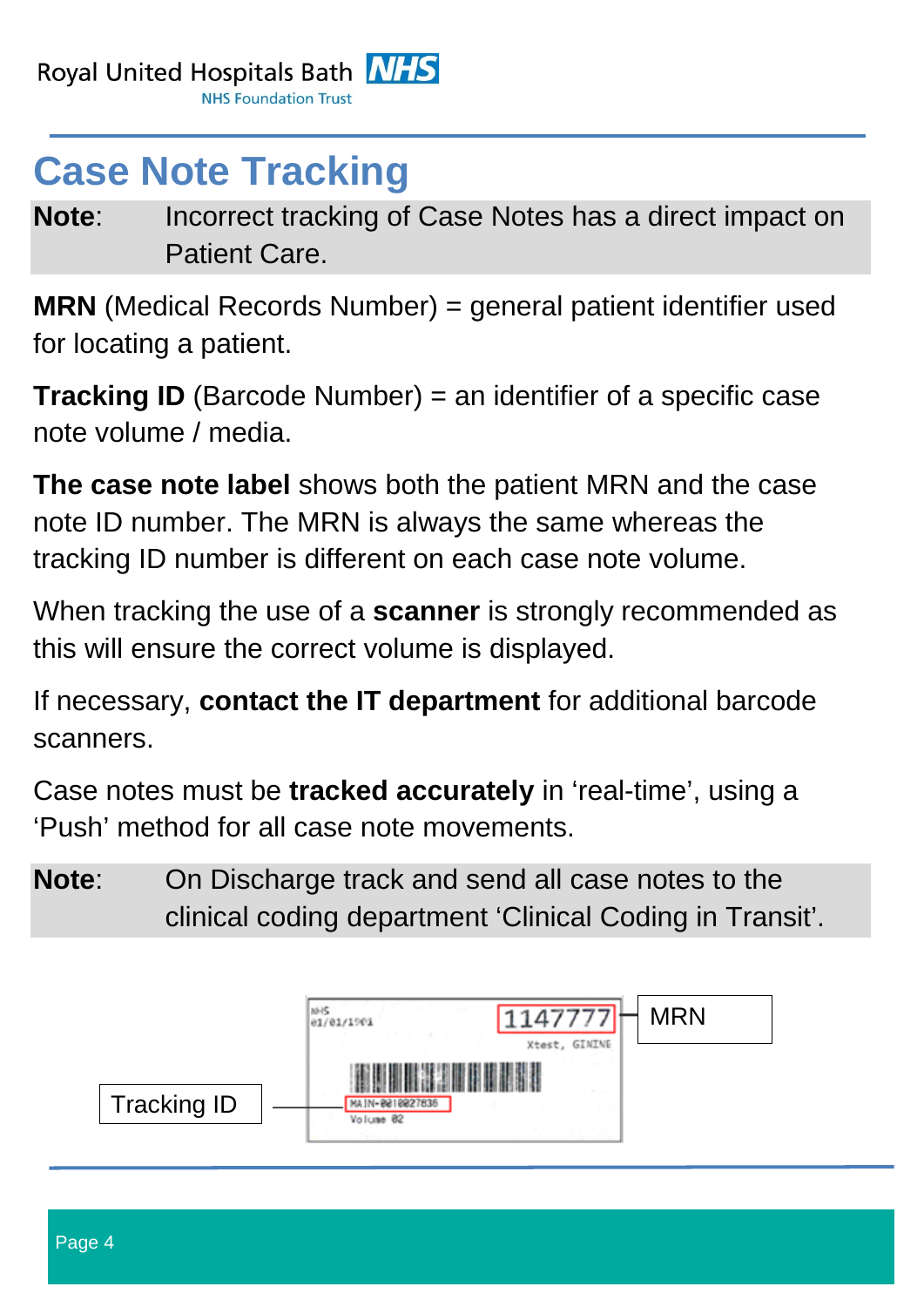#### **Why doesn't my Scanner work?**

- Is it the right distance from the label? The scanner should be at least 3-4 inches away from the barcode. Ensure the red laser covers the length of the barcode.
- Try unplugging the scanner from your USB port and then plugging it back in to reboot it.
- Contact the IT Dept. for help or a possible replacement.

#### <span id="page-4-0"></span>**Single Case Note Tracking**

**Step 1.** Single click to open **HIM Tracking** from the Millennium applications screen



**Step 2.** Open the patient record by **scanning** the barcode into

the **Tracking ID** field .

**Step 3.** OR Search for the patient manually by clicking the **Find** 

**Patient** icon **Institute** and searching by **MRN** 

 $\Box$   $\Box$   $\mathbf{x}$ 

or other criteria.

**Note: Scanning the Barcode:** only this volume is listed in the right hand pane and it is highlighted in the left pane.

> **Find Patient:** all volumes will be listed in right & left pane. Extra care is needed to select the correct volume to track.

Tracking ID: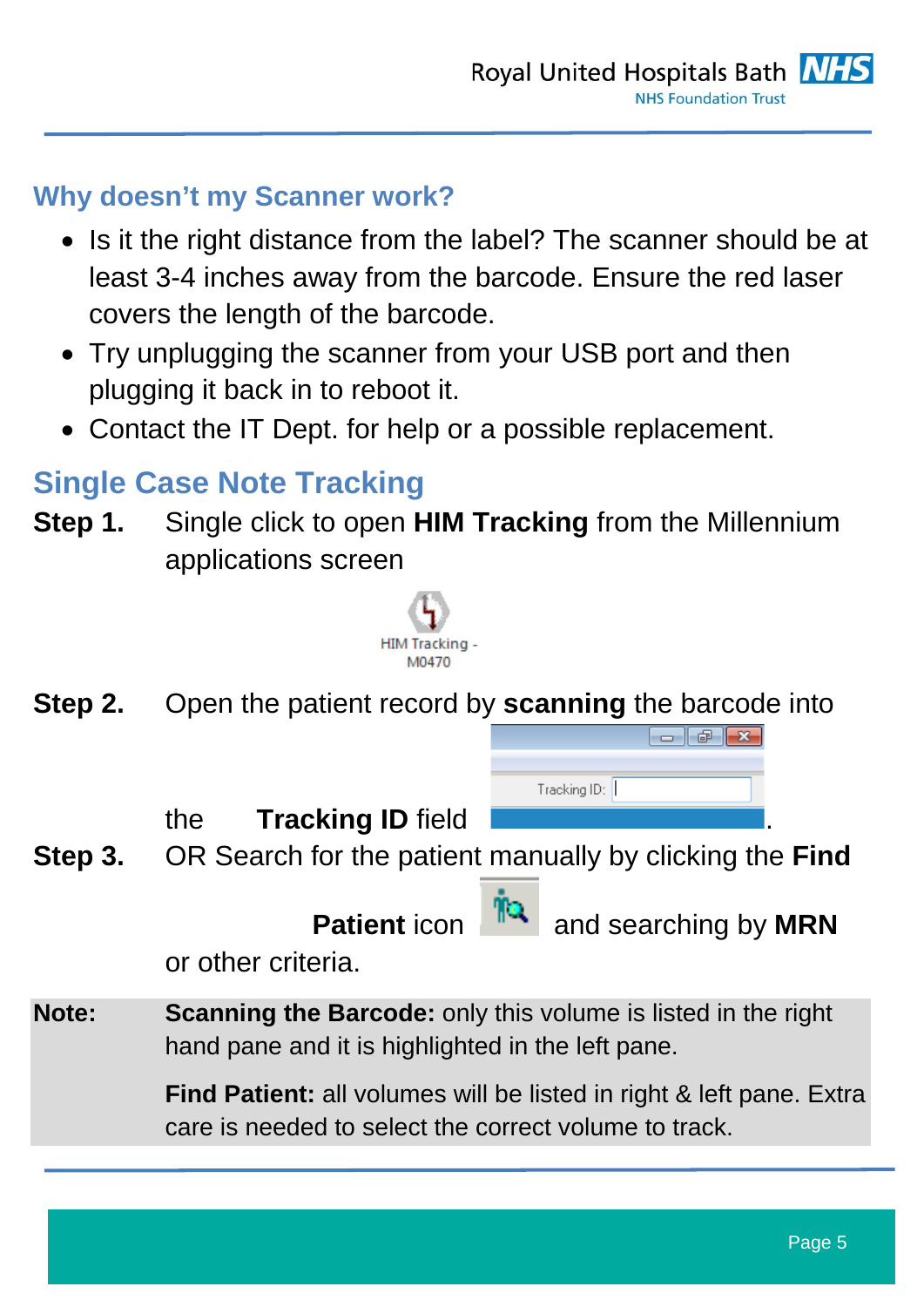Royal United Hospitals Bath **NHS** 

**NHS Foundation Trust** 

Check that the correct patient is identified in the yellow banner bar.

In the right pane are the record type (e.g. Main), the volume number, the present location and the movement date.



**Step 4.** Right-click the volume in the right pane and select Quick Update: Selected Records' Location

Alternatively, you can use the **Update Location for** 



**Step 5.**

| <b>W</b> Profile: Tracking<br>Task Application View Help          |                                                                                    |                                                               |                                                                                                                                                                   |                                                                                                |                                 |              | For 1-69-1-69 |
|-------------------------------------------------------------------|------------------------------------------------------------------------------------|---------------------------------------------------------------|-------------------------------------------------------------------------------------------------------------------------------------------------------------------|------------------------------------------------------------------------------------------------|---------------------------------|--------------|---------------|
| Patient: GILBERT, SHANE<br><b>Status:</b><br><b>Patient type:</b> | <b>NE ZDER WEX AA ON WORKS</b><br>MRN: 1159079<br><b>FIN</b> number:<br>Lead clin: | Date of birth: 10/Jun/1982<br>Admit date:<br><b>Facility:</b> | Gender: Male<br>Discharge date:                                                                                                                                   | NHS No.: 478-253-6291                                                                          |                                 | Tracking ID: |               |
| Records: GILBERT, SHANE                                           |                                                                                    |                                                               | <b>Contents Tor GILBERT, SHANE</b>                                                                                                                                |                                                                                                |                                 |              |               |
| B Patient GILBERT, SHANE<br>Discharged 13/10/2015                 |                                                                                    | Record<br>MAIN COOLSECORD                                     | Volume<br><b>Little College</b><br>Quick Update: Selected Records' Location<br>Create New Media<br>Purge Volumes<br>Record/Visit Association<br>Print Record List | Location<br>APPLIE A LITTLE ID<br>Quick Create: MAIN Vol 2 In MRD Uncreated File Med Rec x4511 | Movement Date<br>$-08.424/2011$ | Admit Date   | Discharg      |
|                                                                   |                                                                                    |                                                               | Print Labels<br>Holds<br>Notes<br>View Record History                                                                                                             |                                                                                                | ٠<br>٠                          |              |               |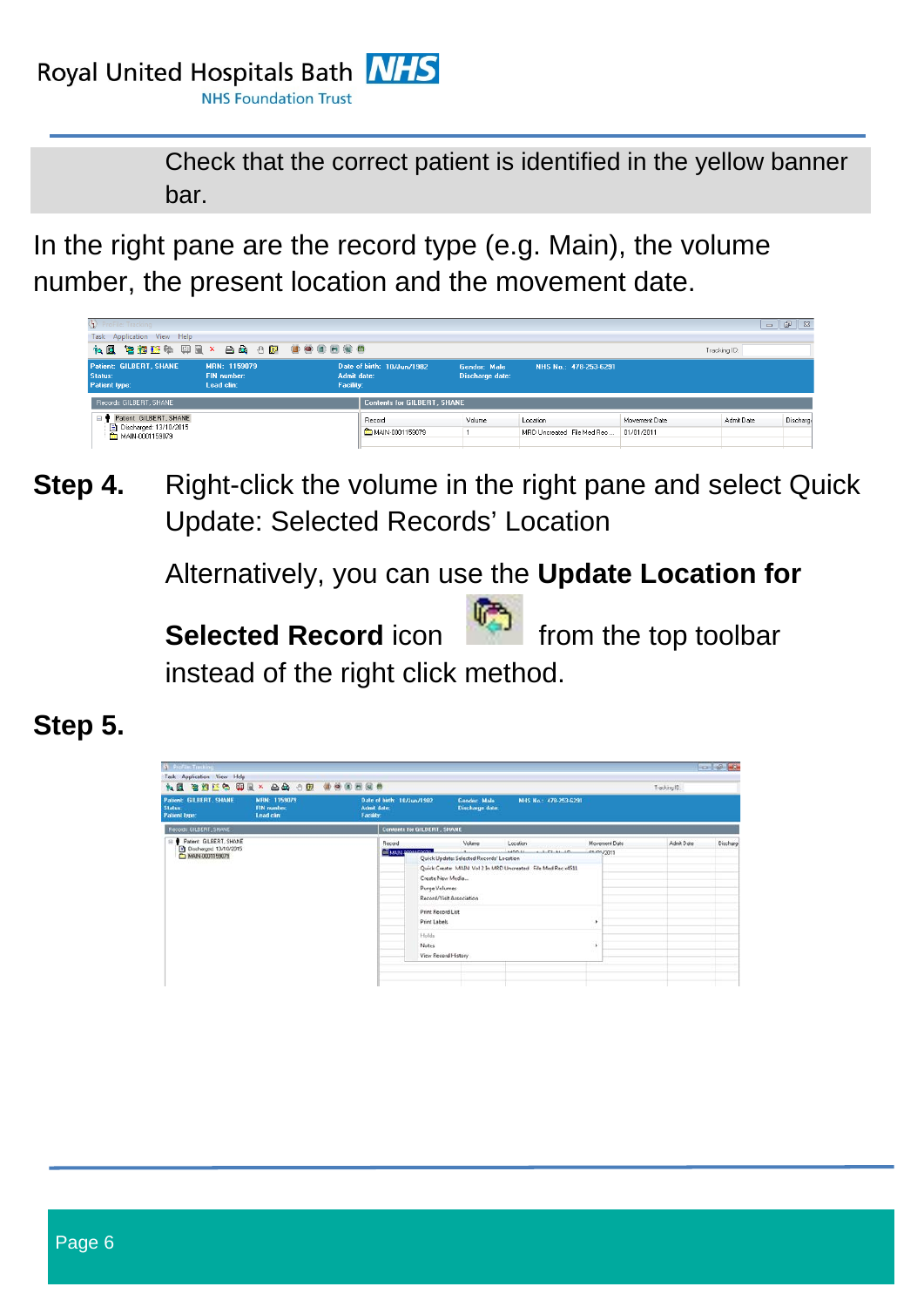

Royal United Hospitals Bath NHS **NHS Foundation Trust** 



**Step 6.** In **Location view** select the location e.g. Inpatient (for a ward) or Department (for clinical coding)

| Resorts-Storiett, GARK<br><b>Tarimis for GLUERT, SILVER</b><br>Record.<br><b>Values</b><br>Lickie<br>Nowawi Zale<br>Aded Date<br><sup>1</sup> Dichergio 13/10/2015<br><b>BE</b> WARN ADDRESSED 5<br>NRD Departed F& Neither<br>05/05/2011<br>$\mathbf{I}$<br><b>CONFIDENTIAL</b><br><b>STATISTICS</b><br><b>Car 140 MM</b><br>Salemd record) as lead. One results with a lab can be moved<br><b>Flexand</b><br>Viter<br>Centinodes<br><b>MINNOSOTIONS</b><br>1400 Drawinal Tachiardia<br>٠<br>$\rightarrow$<br>۰.<br>Location aims<br>. .<br>Cyan<br>Connexh Nocket<br>Decast sense<br>Externi Location<br>Inpotent<br>Medca <sup>18</sup> scorts<br>Mesca Report Lighthdy<br><b>Outprient</b><br>Snowweg<br>130.00<br><b>Link Cancel</b><br>[] Detail view<br><b>Londary book at sames</b> | P.Tu<br>a. | <b>Palmer GILBERT SHARE</b><br><b>Sales</b><br><b>Fation taxe</b> | MIDE ESSAITS<br><b>TBI</b> sushine<br>Lead cin | <b>Date of both: 107/ww/1102</b><br>Adruit Kake<br><b>Facility</b> | <b>Gender Male</b><br><b>Skechange date:</b> | <b>NH1 No. 675-2536211</b> |  |         |
|---------------------------------------------------------------------------------------------------------------------------------------------------------------------------------------------------------------------------------------------------------------------------------------------------------------------------------------------------------------------------------------------------------------------------------------------------------------------------------------------------------------------------------------------------------------------------------------------------------------------------------------------------------------------------------------------------------------------------------------------------------------------------------------------|------------|-------------------------------------------------------------------|------------------------------------------------|--------------------------------------------------------------------|----------------------------------------------|----------------------------|--|---------|
| E & Paws DUIDO, SVINC                                                                                                                                                                                                                                                                                                                                                                                                                                                                                                                                                                                                                                                                                                                                                                       |            |                                                                   |                                                |                                                                    |                                              |                            |  |         |
|                                                                                                                                                                                                                                                                                                                                                                                                                                                                                                                                                                                                                                                                                                                                                                                             |            |                                                                   |                                                |                                                                    |                                              |                            |  | Distant |
|                                                                                                                                                                                                                                                                                                                                                                                                                                                                                                                                                                                                                                                                                                                                                                                             |            |                                                                   |                                                |                                                                    |                                              |                            |  |         |
|                                                                                                                                                                                                                                                                                                                                                                                                                                                                                                                                                                                                                                                                                                                                                                                             |            |                                                                   |                                                |                                                                    |                                              |                            |  |         |
|                                                                                                                                                                                                                                                                                                                                                                                                                                                                                                                                                                                                                                                                                                                                                                                             |            |                                                                   |                                                |                                                                    |                                              |                            |  |         |
|                                                                                                                                                                                                                                                                                                                                                                                                                                                                                                                                                                                                                                                                                                                                                                                             |            |                                                                   |                                                |                                                                    |                                              |                            |  |         |
|                                                                                                                                                                                                                                                                                                                                                                                                                                                                                                                                                                                                                                                                                                                                                                                             |            |                                                                   |                                                |                                                                    |                                              |                            |  |         |
|                                                                                                                                                                                                                                                                                                                                                                                                                                                                                                                                                                                                                                                                                                                                                                                             |            |                                                                   |                                                |                                                                    |                                              |                            |  |         |
|                                                                                                                                                                                                                                                                                                                                                                                                                                                                                                                                                                                                                                                                                                                                                                                             |            |                                                                   |                                                |                                                                    |                                              |                            |  |         |
|                                                                                                                                                                                                                                                                                                                                                                                                                                                                                                                                                                                                                                                                                                                                                                                             |            |                                                                   |                                                |                                                                    |                                              |                            |  |         |
|                                                                                                                                                                                                                                                                                                                                                                                                                                                                                                                                                                                                                                                                                                                                                                                             |            |                                                                   |                                                |                                                                    |                                              |                            |  |         |
|                                                                                                                                                                                                                                                                                                                                                                                                                                                                                                                                                                                                                                                                                                                                                                                             |            |                                                                   |                                                |                                                                    |                                              |                            |  |         |
|                                                                                                                                                                                                                                                                                                                                                                                                                                                                                                                                                                                                                                                                                                                                                                                             |            |                                                                   |                                                |                                                                    |                                              |                            |  |         |
|                                                                                                                                                                                                                                                                                                                                                                                                                                                                                                                                                                                                                                                                                                                                                                                             |            |                                                                   |                                                |                                                                    |                                              |                            |  |         |
|                                                                                                                                                                                                                                                                                                                                                                                                                                                                                                                                                                                                                                                                                                                                                                                             |            |                                                                   |                                                |                                                                    |                                              |                            |  |         |
|                                                                                                                                                                                                                                                                                                                                                                                                                                                                                                                                                                                                                                                                                                                                                                                             |            |                                                                   |                                                |                                                                    |                                              |                            |  |         |
|                                                                                                                                                                                                                                                                                                                                                                                                                                                                                                                                                                                                                                                                                                                                                                                             |            |                                                                   |                                                |                                                                    |                                              |                            |  |         |
|                                                                                                                                                                                                                                                                                                                                                                                                                                                                                                                                                                                                                                                                                                                                                                                             |            |                                                                   |                                                |                                                                    |                                              |                            |  |         |
|                                                                                                                                                                                                                                                                                                                                                                                                                                                                                                                                                                                                                                                                                                                                                                                             |            |                                                                   |                                                |                                                                    |                                              |                            |  |         |
|                                                                                                                                                                                                                                                                                                                                                                                                                                                                                                                                                                                                                                                                                                                                                                                             |            |                                                                   |                                                |                                                                    |                                              |                            |  |         |
|                                                                                                                                                                                                                                                                                                                                                                                                                                                                                                                                                                                                                                                                                                                                                                                             |            |                                                                   |                                                |                                                                    |                                              |                            |  |         |
|                                                                                                                                                                                                                                                                                                                                                                                                                                                                                                                                                                                                                                                                                                                                                                                             |            |                                                                   |                                                |                                                                    |                                              |                            |  |         |
|                                                                                                                                                                                                                                                                                                                                                                                                                                                                                                                                                                                                                                                                                                                                                                                             |            |                                                                   |                                                |                                                                    |                                              |                            |  |         |
|                                                                                                                                                                                                                                                                                                                                                                                                                                                                                                                                                                                                                                                                                                                                                                                             |            |                                                                   |                                                |                                                                    |                                              |                            |  |         |
|                                                                                                                                                                                                                                                                                                                                                                                                                                                                                                                                                                                                                                                                                                                                                                                             |            |                                                                   |                                                |                                                                    |                                              |                            |  |         |
|                                                                                                                                                                                                                                                                                                                                                                                                                                                                                                                                                                                                                                                                                                                                                                                             |            |                                                                   |                                                |                                                                    |                                              |                            |  |         |
|                                                                                                                                                                                                                                                                                                                                                                                                                                                                                                                                                                                                                                                                                                                                                                                             |            |                                                                   |                                                |                                                                    |                                              |                            |  |         |
|                                                                                                                                                                                                                                                                                                                                                                                                                                                                                                                                                                                                                                                                                                                                                                                             |            |                                                                   |                                                |                                                                    |                                              |                            |  |         |
|                                                                                                                                                                                                                                                                                                                                                                                                                                                                                                                                                                                                                                                                                                                                                                                             |            |                                                                   |                                                |                                                                    |                                              |                            |  |         |
|                                                                                                                                                                                                                                                                                                                                                                                                                                                                                                                                                                                                                                                                                                                                                                                             |            |                                                                   |                                                |                                                                    |                                              |                            |  |         |
|                                                                                                                                                                                                                                                                                                                                                                                                                                                                                                                                                                                                                                                                                                                                                                                             |            |                                                                   |                                                |                                                                    |                                              |                            |  |         |
|                                                                                                                                                                                                                                                                                                                                                                                                                                                                                                                                                                                                                                                                                                                                                                                             |            |                                                                   |                                                |                                                                    |                                              |                            |  |         |
|                                                                                                                                                                                                                                                                                                                                                                                                                                                                                                                                                                                                                                                                                                                                                                                             |            |                                                                   |                                                |                                                                    |                                              |                            |  |         |
|                                                                                                                                                                                                                                                                                                                                                                                                                                                                                                                                                                                                                                                                                                                                                                                             |            |                                                                   |                                                |                                                                    |                                              |                            |  |         |

**Step 7.** From the list select the location and click the OK button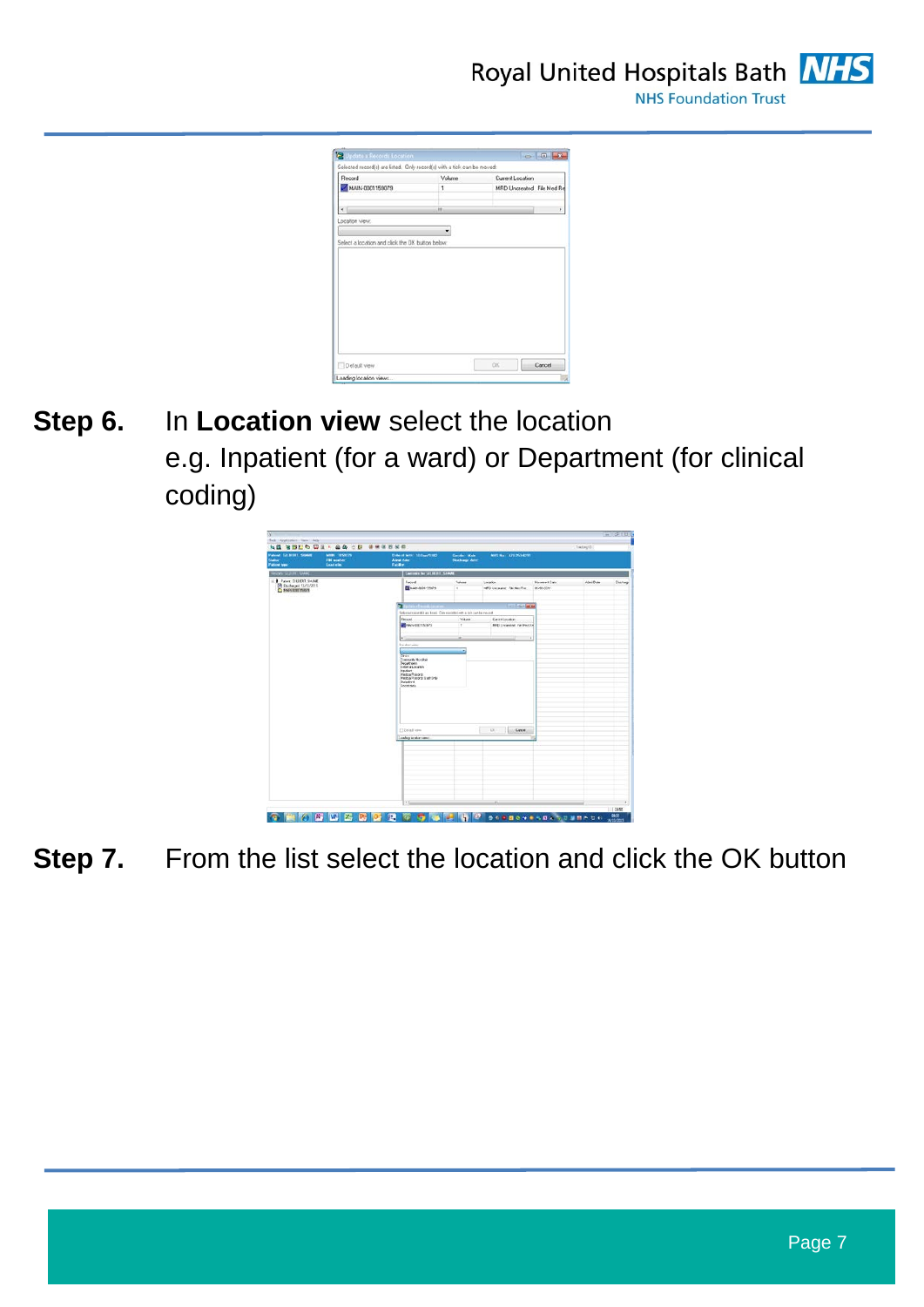Royal United Hospitals Bath NHS



**Result:** The new location is displayed in the right pane with the movement date.

| <b>S</b> ProFile: Tracking                                                     |                                           |                          |                                   |                                 |                                           |                             |              | $\begin{array}{c c c c c} \hline \multicolumn{3}{c }{\mathbf{0}} & \multicolumn{3}{c }{\mathbf{0}} & \multicolumn{3}{c }{\mathbf{X}} \\\hline \multicolumn{3}{c }{\mathbf{0}} & \multicolumn{3}{c }{\mathbf{0}} & \multicolumn{3}{c }{\mathbf{0}} & \multicolumn{3}{c }{\mathbf{X}} \\\hline \multicolumn{3}{c }{\mathbf{0}} & \multicolumn{3}{c }{\mathbf{0}} & \multicolumn{3}{c }{\mathbf{0}} & \multicolumn{3}{c }{\mathbf{X}} \\\hline \multicolumn{3$ |
|--------------------------------------------------------------------------------|-------------------------------------------|--------------------------|-----------------------------------|---------------------------------|-------------------------------------------|-----------------------------|--------------|-------------------------------------------------------------------------------------------------------------------------------------------------------------------------------------------------------------------------------------------------------------------------------------------------------------------------------------------------------------------------------------------------------------------------------------------------------------|
| Task Application View Help<br>化图 右胸凹的 用日× 凸齿 小皮 手骨用用条骨                         |                                           |                          |                                   |                                 |                                           |                             | Tracking ID: |                                                                                                                                                                                                                                                                                                                                                                                                                                                             |
| Patient: GILBERT, SHANE<br>Status:<br>Patient type:                            | MRN: 1159079<br>FIN number:<br>Lead clin: | Admit date:<br>Facility: | Date of birth: 10/Jun/1982        | Gender: Male<br>Discharge date: | NHS No.: 478-253-6291                     |                             |              |                                                                                                                                                                                                                                                                                                                                                                                                                                                             |
| Records: GILBERT, SHANE                                                        |                                           |                          | Information for 'MAIN-0001159079' |                                 |                                           |                             |              |                                                                                                                                                                                                                                                                                                                                                                                                                                                             |
| Patient: GILBERT, SHANE<br>$\Box$<br>Discharged: 13/10/2015<br>MAIN-0001159079 |                                           |                          | Record<br>MAIN-0001159079         | Volume                          | Location<br>Cardiology<br>Locum Sec x5443 | Movement Date<br>14/10/2015 | Admit Date   | Discharge                                                                                                                                                                                                                                                                                                                                                                                                                                                   |

#### <span id="page-7-0"></span>**Batch Tracking**

Batch tracking is used to track lots of case notes to the same location.



**Step 1.** Click **Record Location Batch Update** icon from the top toolbar.

| <b>B</b> ProFile: Tracking<br>Task Application View Help<br><b>14 B L × 66 000000</b> |                                   |         |         | Tracking ID: | $\begin{tabular}{c} \hline \textbf{a} & \textbf{b} \\ \hline \end{tabular}$<br>$\mathbb{Z}$ |
|---------------------------------------------------------------------------------------|-----------------------------------|---------|---------|--------------|---------------------------------------------------------------------------------------------|
| * Facility Select<br>Royal United Hospital<br>$\mathbf{v}$                            | Batch Record Location Update Mode |         |         |              |                                                                                             |
| * Record Locations (by view)                                                          | Record                            | Patient | NHS No. | <b>MRN</b>   | Previous Location                                                                           |
|                                                                                       |                                   |         |         |              |                                                                                             |
|                                                                                       |                                   |         |         |              |                                                                                             |
|                                                                                       |                                   |         |         |              |                                                                                             |
|                                                                                       |                                   |         |         |              |                                                                                             |
|                                                                                       |                                   |         |         |              |                                                                                             |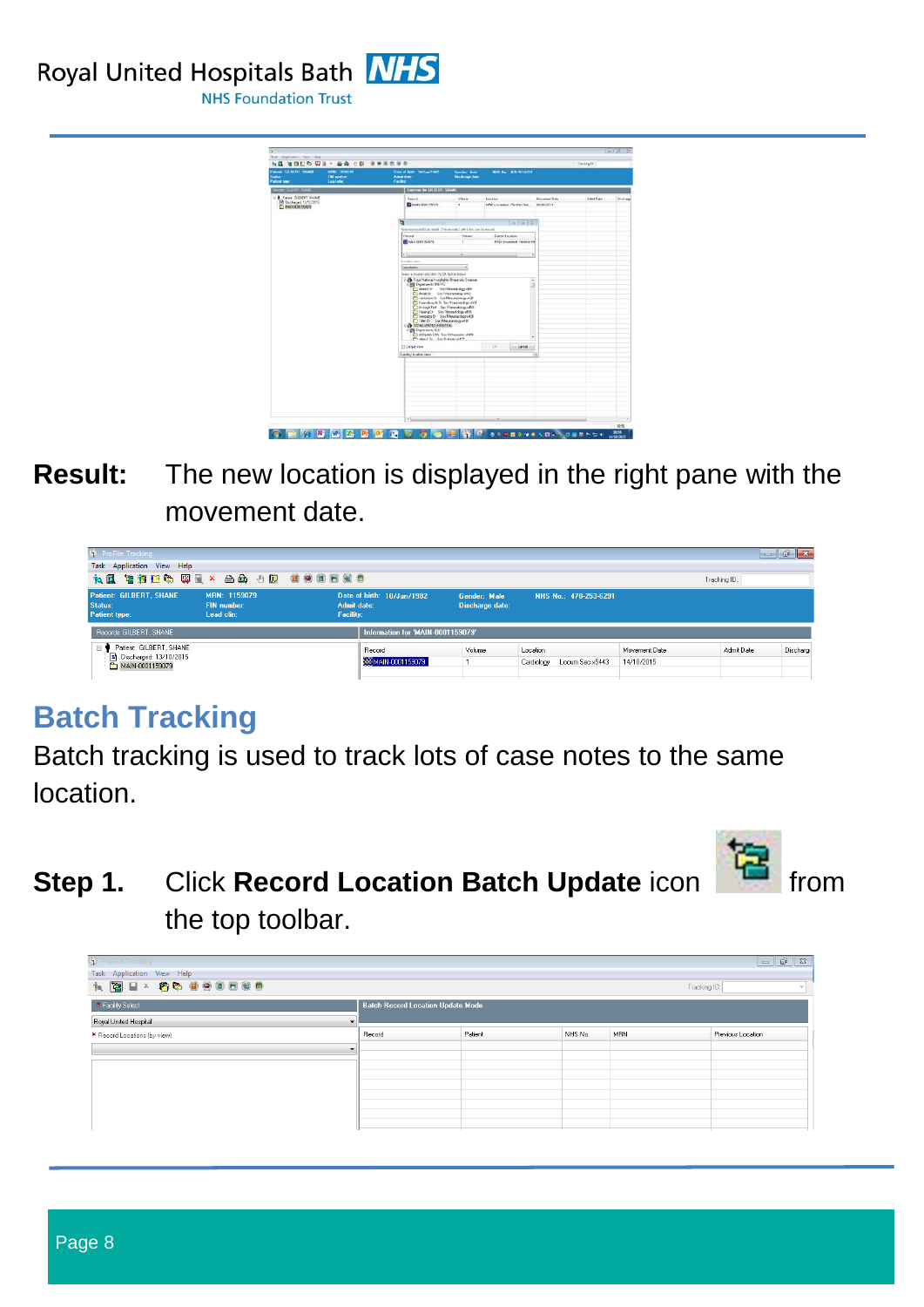- **Step 2.** By default the facility will be **Royal United Hospital**
- **Step 3.** In Record Locations (by view) select the location e.g. Inpatient (for a ward) or Department (for clinical coding)

| <b>All volv soles</b>                                                             | <b>Batch Decinil Location Vodeix Mode</b> |               |               |                      |                          |  |  |
|-----------------------------------------------------------------------------------|-------------------------------------------|---------------|---------------|----------------------|--------------------------|--|--|
| <b>Raw University plays</b>                                                       | ×1                                        |               |               |                      |                          |  |  |
| * Faced Location By view)                                                         | Front Committee of the Committee          | Paet<br>_____ | teri su-      | <b>MFRA</b><br>_____ | <b>Ferrelux Location</b> |  |  |
|                                                                                   | ۰                                         |               |               |                      |                          |  |  |
| <b>Made a Records</b><br><b>Power</b><br>Dasawar                                  |                                           |               |               |                      |                          |  |  |
| <b>Substant</b><br><b>Departments</b><br>Colomete Hughai<br>Madoa Rooses Scal Ony |                                           |               |               |                      |                          |  |  |
| Likind Locaters<br>Dees.                                                          |                                           |               |               |                      |                          |  |  |
|                                                                                   |                                           |               |               |                      |                          |  |  |
|                                                                                   |                                           |               |               |                      |                          |  |  |
|                                                                                   |                                           |               |               |                      |                          |  |  |
|                                                                                   |                                           |               |               |                      |                          |  |  |
|                                                                                   |                                           |               |               |                      |                          |  |  |
|                                                                                   |                                           |               |               |                      |                          |  |  |
|                                                                                   |                                           |               |               |                      |                          |  |  |
|                                                                                   |                                           |               |               |                      |                          |  |  |
|                                                                                   |                                           |               |               |                      |                          |  |  |
|                                                                                   |                                           |               |               |                      |                          |  |  |
|                                                                                   |                                           |               |               |                      |                          |  |  |
|                                                                                   |                                           |               |               |                      |                          |  |  |
|                                                                                   |                                           |               |               |                      |                          |  |  |
|                                                                                   |                                           |               |               |                      |                          |  |  |
|                                                                                   |                                           |               |               |                      |                          |  |  |
|                                                                                   |                                           |               |               |                      |                          |  |  |
|                                                                                   |                                           |               |               |                      |                          |  |  |
|                                                                                   |                                           |               |               |                      |                          |  |  |
|                                                                                   |                                           |               |               |                      |                          |  |  |
|                                                                                   |                                           |               |               |                      |                          |  |  |
|                                                                                   |                                           |               |               |                      |                          |  |  |
|                                                                                   |                                           |               |               |                      |                          |  |  |
|                                                                                   |                                           |               |               |                      |                          |  |  |
|                                                                                   |                                           |               |               |                      |                          |  |  |
|                                                                                   |                                           |               |               |                      |                          |  |  |
|                                                                                   |                                           |               |               |                      |                          |  |  |
|                                                                                   |                                           |               |               |                      |                          |  |  |
| <b>Citative</b>                                                                   | $\epsilon$                                |               | $\mathcal{A}$ |                      | $-1$                     |  |  |

- **Step 4.** From the list select the location e.g. Clinical Coding in **Transit**
- **Step 5. Scan** the barcode into the **Tracking ID** field

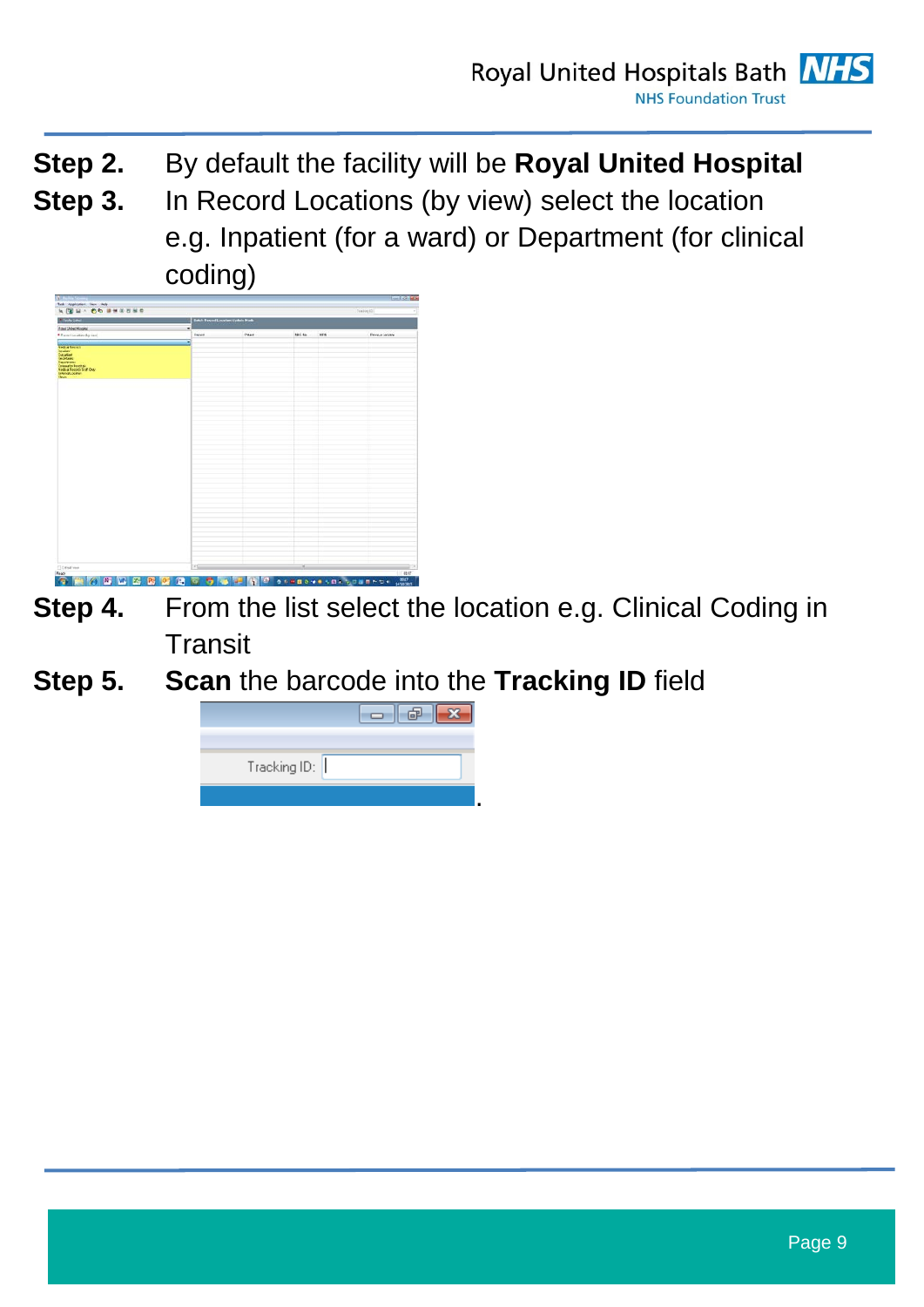Royal United Hospitals Bath **NHS** 

**NHS Foundation Trust** 

 $\Box$   $\Box$  $(1)$   $P$ Task Application View Help **QQ Bx 60 000000** Tracking ID: 2130318 \* Facility Select .<br>Batch Record Location Update Mod Royal United Hospital \* Record Locations (by view)<br> **Departments**<br> **Exercise to the COM**<br> **Departments** BUH<br> **Exerce** BUH<br> **Exerce** BUH<br> **Exerce** BUH<br> **Alternate** Providers LWH 01f x4189<br> **Anherstein Cross Constant X6565**<br> **COM**<br> **Anderstal Re** Record Patient NHS No. MRN Previous Location Record Locations (by view) Cardiology Locum Sec x5443 **COMMUNICATION** GILBERT SHANE 1159079 Departments Coding Dept1 Audit x1005<br>Coding Dept1 Audit x1005<br>Coding Dept2 Backlog in Transit x1005

**Caution**: Using a **scanner** is the safest and the quickest way of entering the case note ID.

> If you have to type the number, ensure you are typing the **Tracking ID** and not the MRN.

- **Step 6.** Scan each case note that you want to track.
- **Caution**: Ensure you are tracking the correct notes. You cannot delete a tracking once saved. To remove a case note from the list, highlight it in the left-hand pane and click

**Remove** icon

**Step 7.** Click the **Save in the top toolbar.** The list disappears and the case notes have been tracked.